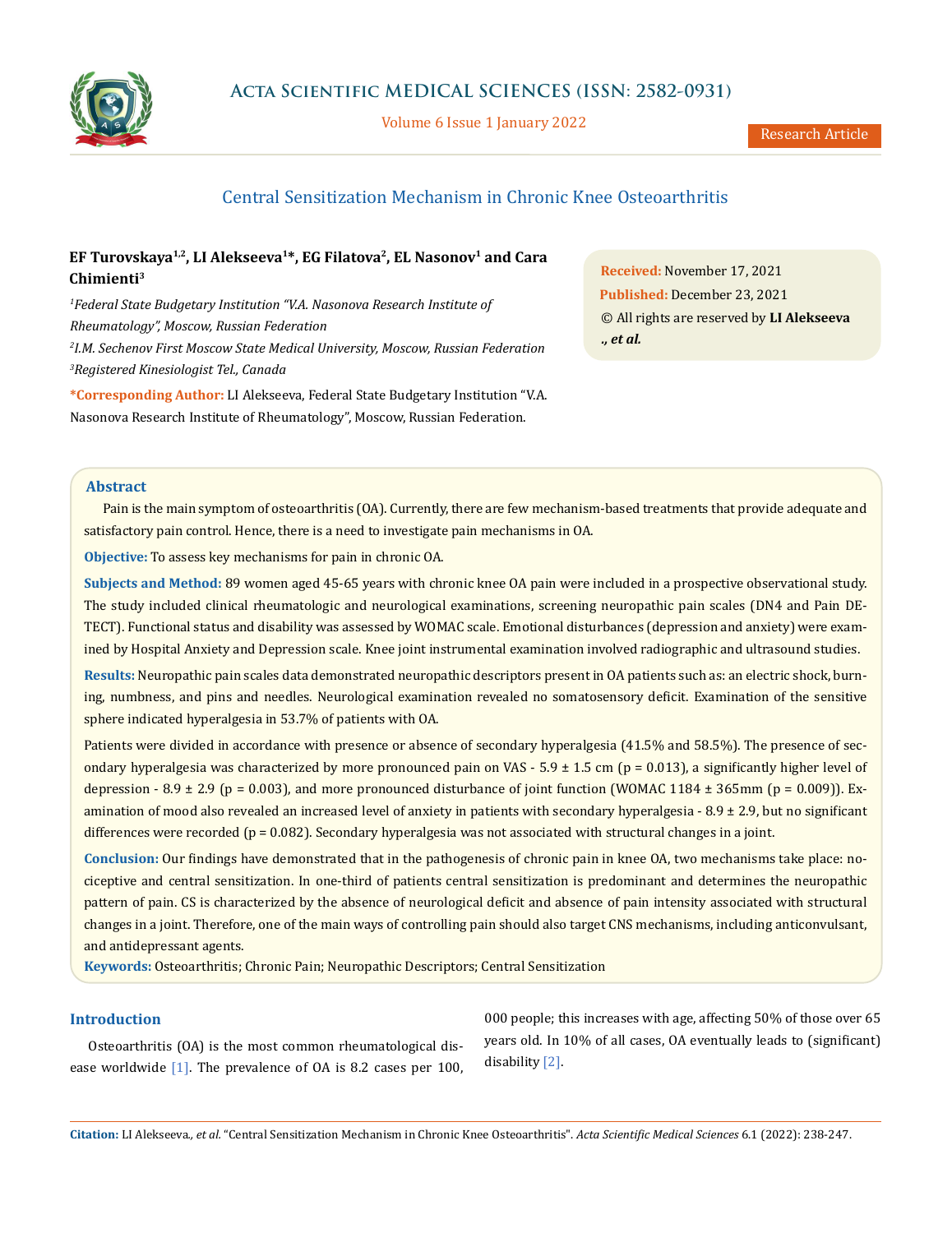ОА is the most common reason of pain in the elderly population [3], and a major cause of chronic pain in the general population (34%), overtaking low back pain (15%), trauma and surgery (15%), headache (8%) and other types of arthritis (8%)  $[4]$ . Currently, pain control in patients with OA cannot provide adequate pain relief [5,6]. Recent European studies demonstrated low efficacy of NSAIDs in controlling OA pain ranging from 27% to 61%  $[4]$ .

Traditionally, chronic pain in OA is considered to be a classical model of nociceptive pain, caused by structural and biochemical changes in bone, synovium and soft tissues [2].

But this model cannot explain certain dissociations revealed in a recent investigation dedicated to chronic pain in OA. First, the level of pain does not correlate with structural changes in knee OA [1]: up to 40% of individuals with radiological damage and soft tissue changes have no pain  $[2]$ . 44% of patients continue to suffer from persistent pain after total knee replacement [7].

Nociceptive mechanism of chronic pain in OA cannot explain the presence of clinical features: referred pain, secondary hyperalgesia (a phenomena of increased sensitivity to nociceptive stimuli at sites distant to the primary injury]  $[8,9]$  and other sensitive phenomena which can occur in an intact region [10]. This data demonstrate that chronic pain in knee OA can also be caused by changes in CNS [2].

Hence, there is a need to investigate pain mechanisms in OA. Detailed pathogenic mechanism analysis may lead to the development of successful pain management based on mechanism- oriented treatment.

At the moment there are few studies dedicated to neurogenic mechanism in pain OA.

Jacqueline R. Hochman., *et al*. in their focus group study on the hip/knee OA pain experience  $(n = 80)$  identified that participants used a broad range of descriptors that are suggestive of underlying neuropathic pain: for example, spontaneous paroxysms of pain, including electric shock-like sensations, burning, prickling, itching, heat, cold, pins and needles, numbness, tingling, and sensitivity to heat, cold, touch, or pressure. To distinguish nociceptive pain from neuropathic pain, 5 existing and validated questionnaires were completed by participants; the Pain DETECT, the Leeds Assessment of Neuropathic Symptoms and Signs pain scale with a self-report version, the Neuropathic Pain Diagnostic Questionnaire, ID Pain, and the Neuropathic Pain Questionnaire. 34% of participants used neuropathic descriptors to characterize their pain. These participants were younger (mean  $\pm$  SD age 64.8  $\pm$  9.7 years versus 72.0 ± 10.0 years; P=0.003), had a longer mean duration of OA, higher pain intensity, and greater WOMAC severity, and were more likely to be women than those who did not use neuropathic descriptors, although only the age difference reached statistical significance [11].

Later, J.R. Hochman., *et al*. assessed the relationship between modified pain DETECT scores (mPD-Q) and signs of central sensitization on quantitative sensory testing (QST) in 36 chronic, symptomatic, knee OA individuals. QST signs of CS were defined as: mechanical hyperalgesia and/or enhanced temporal summation and/or allodynia. The relationship was assessed by such design: the presence of CS (yes/no) and a pre-selected mPD-Q score (<12 or >12). Among 57 eligible case knees, 45.6% had ≥1 sign of CS. Controlling for age, knees with higher mPD-Q scores (>12.0) had higher odds of having QST signs of CS (adjusted odds ratio (OR) =5.6; 95% confidence interval (CI), 1.3-22.9). Thus, the mPD-Q may aid the identification of CS in people with chronic knee OA [12].

Gwilym., *et al*. in their study showed how and where central pain processing occurs in the human brain. For this aim they observed twenty patients with hip OA awaiting joint replacement and displaying signs of referred pain and ten age-matched controls. Patients were found to have significantly lower threshold perception to punctate stimuli by QST. They were also hyperalgesic to the noxious punctate stimulus in their areas of referred pain. To identify the supraspinal influences that underlie these clinical manifestations that the authors consider indicative of possible central sensitization, they used magnetic resonance imaging (MRI). Functional brain imaging illustrated significantly greater activation in the brainstem of OA patients in response to punctate stimulation of their referred pain areas compared with healthy controls, and the magnitude of this activation positively correlated with the extent of neuropathic-like elements to the patient's pain, as indicated by the Pain DETECT score. The authors concluded that periaqueductal grey activity is related to the clinical manifestations of disease rather than the presence of disease alone and is involved in the neuroplasticity associated with central sensitization in osteoarthritic pain [10].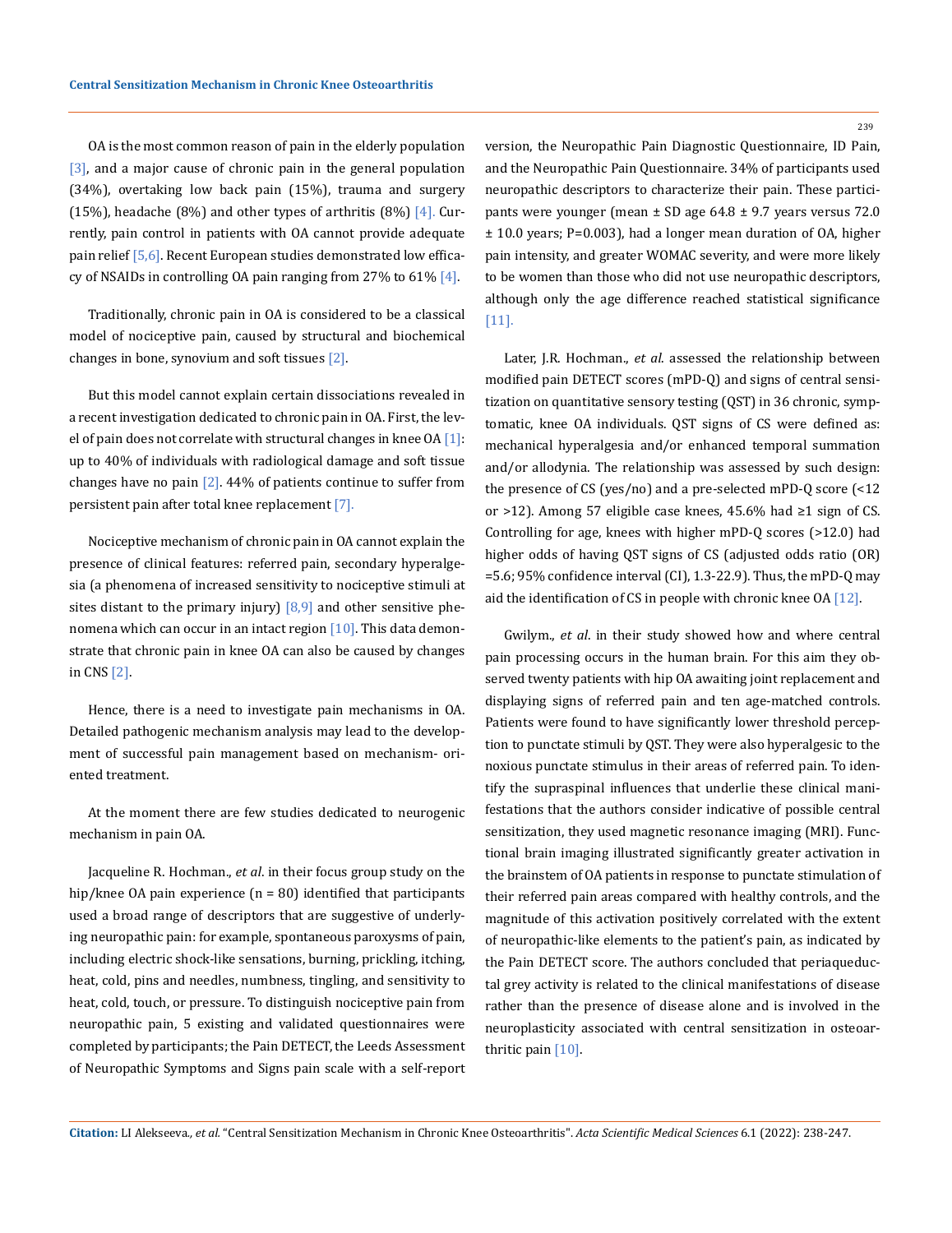There are several studies that try to answer the question: What kind of mechanisms in OA lead to chronic pain? Osteoarthritis is the most common rheumatological disease world and pain is its key symptom  $[13]$ . There is an acute need for effective pain control - efficacy of NSAIDs in controlling OA pain ranges from 27% to 61% [4]. Only a detailed understanding of chronic knee pain mechanisms can help control OA pain. Now it is clear that besides nociceptive pain there is another mechanism that takes place in chronic pain OA [14-16]. It can be reached only by a complex approach in examining patients with chronic knee OA that includes not only a rheumatological examination, but examination of the neurological sphere - especially sensitivity changes and emotional response to chronic pain.

In our study we tried in detail to examine knee pain mechanisms using rheumatological approach, neuropathic scales, neuropathic examination, emotional sphere and even algometry. As a result, our study can demonstrate the contribution of each mechanism and demonstrate what kind of medicaments are useful for manage chronic pain in OA.

However, there are several limitations in the existing studies.

As the first Jacqueline R. Hochman study  $[11]$  was designed to qualitatively assess the OA pain experience, there is no proportion of people with symptoms of neuropathic pain (quantitative study). The study has descriptive character, where validated questionnaires were used to reveal signs of neuropathic pain, but does not show whether neuropathic tests were positive and does not include neurological examination. According to the study, we can suppose that certain neurogenic mechanisms can take place in chronic knee pain, but we are unable to answer whether it is a neuropathic mechanism or central sensitization. Another question that the study does not answer is what the role of the neurogenic descriptors is. Second, information was not obtained on comorbid medical or neurologic conditions that may contribute to neuropathic symptoms, although people with other chronic pain conditions were excluded. Third, the small sample size limited the study's power to detect significant differences between participants who did and did not use pain descriptors suggestive of NP  $[11]$ .

The limitations of the second Jacqueline R. Hochman study [12] are: defining central sensitization based on QST findings that have been linked with central sensitization in human experimental studies [17], a limited number of study participants, and relying on a small group of controls to obtain reference QST values. So it is possible that sub-clinical sensory abnormalities went undetected in control knees, skewing reference data [12].

The limitations of the Gwilym., *et al*. study [10] are: the use of expensive and laborious methods (functional MRI and a limit number of study participants) [10].

As there is currently no "gold standard" for the diagnosis or evaluation of central sensitization [17] we include identification of central sensitization by several methods (neuropathic pain scales, but also investigation of pain system with the help of algometry, neurological and psychological examination). Such complex approach can help us also to reveal central sensitization in chronic knee pain on a subclinical level; to reveal association with pain intensity, joint function and structural changes, but also demonstrate the most convenient way of identifying central sensitization. The other advantage of the study is that we exclude individuals with other chronic pain, neurological disorders and psychosocial factors.

## **Methods**

The clinical study protocol was approved by Interuniversity Medical and Pharmaceutical Ethic committee l and was performed in accordance with ethical standards, developed in line with the ethical standards of the Declaration of Helsinki. All patients provided written informed consent prior to embarking any study activities or procedures.

Since 2012 till 2013 89 consecutive women with symptomatic chronic knee OA and chronic pain were recruited and observed at the V.A. Nasonova Rheumatology Institute, Moscow. The study included females aged 45-65 years, who met the American College of Rheumatology clinical and radiographic criteria for the diagnosis of osteoarthritis of the knee and who had suffered pain for more than 3 months (criteria of chronic pain).

Exclusion criteria included: subjects aged < 45 and > 65 years; a (confounding) painful condition that was not connected with OA; patients who had psychiatric disorders that could compromise participation in the study; patients who were taking antidepressants, anticonvulsants and other drugs, that could influence the pain syndrome.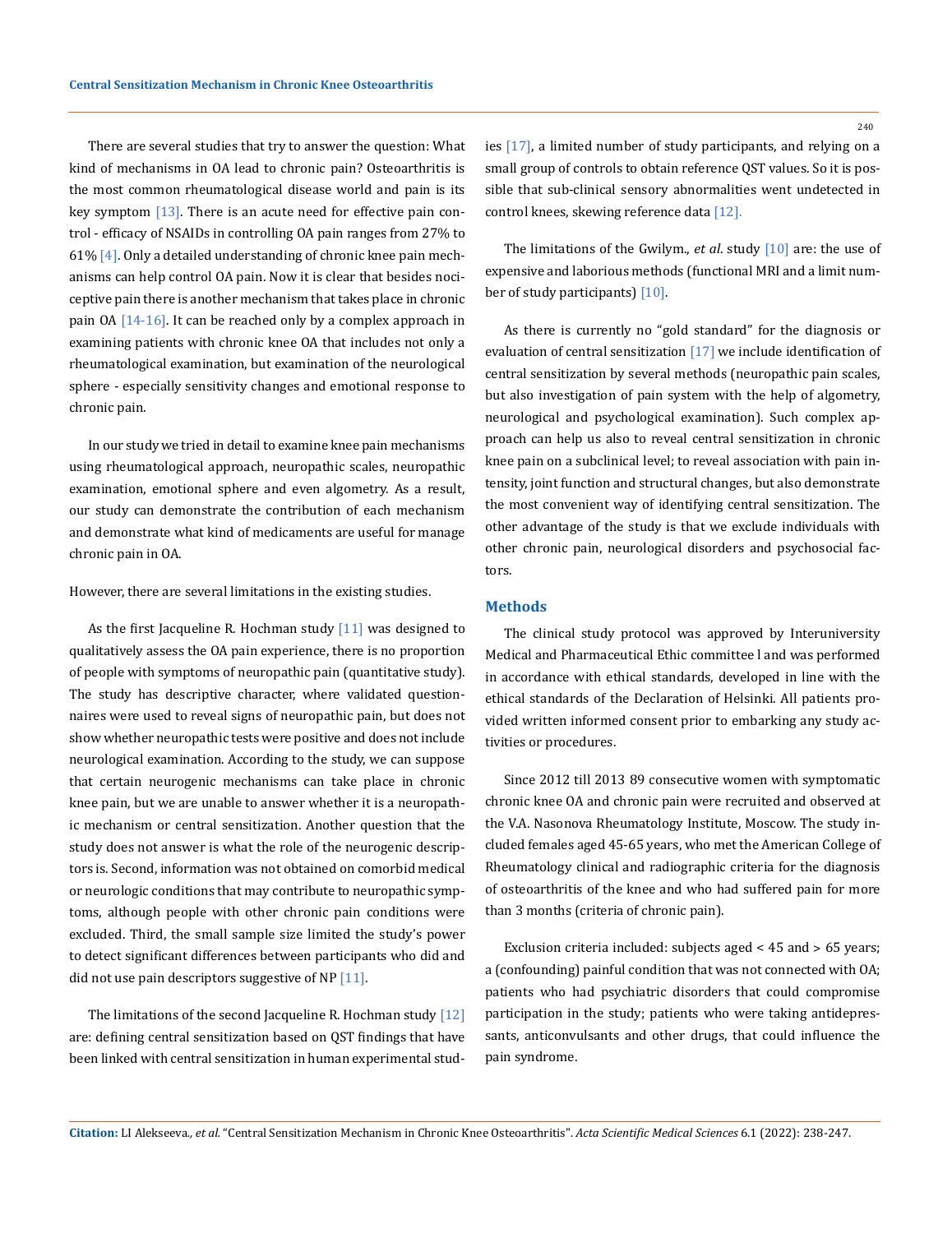#### **Study design**

The study included the examination of patients with knee OA at V.A. Nasonova Rheumatology Institute for study entry eligibility.

All eligible patients were observed by means of symptom and anamnesis, neurological examination with the accent on the sensitive sphere, rheumatological examination. Assessment of pain included analyzing its character, intensity and localization. Quality of life was assessed by European Quality of Life Questionnaire (EQ-5D). For examination of emotional disturbances, the hospital Anxiety and Depression Scale (HADs) scale was used. The scale was designed by Zigmond A.S. and Snaith R.P. in 1983 with the aim to reveal and assess depression and anxiety in general medical practice. The advantages of the scale are its ease of use and interpretation. That's why HADs can be used as a screening scale for emotional disturbance. The HADs scale contains 14 questions: 7 questions are screening tool for anxiety and other 7 are for depression. Depression subscale questions are based on more common complaints and symptoms typical for depression. Anxiety subscale questions based on standard clinical Present State Examination interview and private clinical experiment. Each question has four variant of answers. Only one answer can be chosen. Each answer can be evaluated from 0 to 3, that reflect severity of emotional disorders. The higher subscale depression/anxiety is 21. 0-7 score means absence of anxiety/depression, 8-10 score - subclinical anxiety/depression, 11-15 score moderated signs of anxiety/depression, 16-21 score significant anxiety/depression syndrome [18].

 Central sensitization was assessed by neuropathic pain scales: DN4; Pain DETECT [19,20]. The scales have been developed and validated for the purpose of identifying neuropathic elements of a patient's pain  $[20,21]$ . The result is a composite score ranging from 0 to 39, where higher scores are more suggestive of neuropathic pain and lower scores are indicative of the pain being nociceptive. After neurological examination, that revealed secondary hyperalgesia (increased sensitivity to pain in intact region), the patients were categorized into two groups: I group with secondary hyperalgesia and II group without secondary hyperalgesia.

Secondary hyperalgesia is considered to be the clinical feature of central sensitization. Central sensitization was detected by pain sensation exam/explore with a needle that indicated hyperalgesia. Punctate stimuli were applied to control region(dorsal hand) with physiological stimuli and to low extremities using needle. Increased sensitivity to pain to punctate stimulation or hyperalgesia was revealed in the damaged joint - primary hyperalgesia and increased sensitivity to pain in the intact region shin and even hip - secondary hyperalgesia.

Secondary hyperalgesia is considered to be a clinical feature of central sensitization (CS) [13]. The literature relating to models of musculoskeletal pain suggest that OA is associated with enhanced nociceptive transmission at the dorsal horn [14,15] a hallmark of secondary hyperalgesia. This enhanced excitability of dorsal horn neurons to nociceptive inputs is termed central sensitization. This is manifested by 1) increased response to input from an injured or inflamed region, 2) increased response from regions adjacent to or remote from the injured/inflamed region, and 3) expansion of the receptive field of the spinal cord neuron [16,17].

Primary hyperalgesia associates only with the damaged region. The key mechanism of primary hyperalgesia is peripheral sensitization or sensitization of nociceptors and increased response to mechanical and thermal stimuli only from the injured region [17].

#### **Statistical methods**

Focus groups (1- group with secondary hyperalgesia and 2 group without secondary hyperalgesia) were compared. The parameters that were compared were; BMI, pain intensity, level of neuropathic tests, emotional disorders, quality of life, ultrasound, X-ray, and level of functional activity of the knee joint. Descriptive statistics were calculated for all quantitative and qualitative variables. Student's t-tests were used for a normal distribution for all studied variables. Categorical variables were assessed using the Chi-square test. Significance was based on two-tailed tests with a 5% level of significance.

All analyses were performed using SPSS 16.0 software.

#### **Results**

- The mean age of subjects was  $58.4 \pm 5.4$  years. The duration of OA since onset ranged from 3 years to 36 years. The Mean value of BMI was  $33.11 \pm 7 \text{ kg/m}^2$  (obesity I-II stage).
- Significantly more patients had Kellgren-Lawrence grade II (75%), several grade III grade (20%) and only a few had grades I and IV.
- Mean value of pain insensitivity was  $5.2 \pm 2$  cm. Mean value of knee WOMAC was  $1049 \pm 439$  mm (range from 0 to 2300 mm) (Table 1).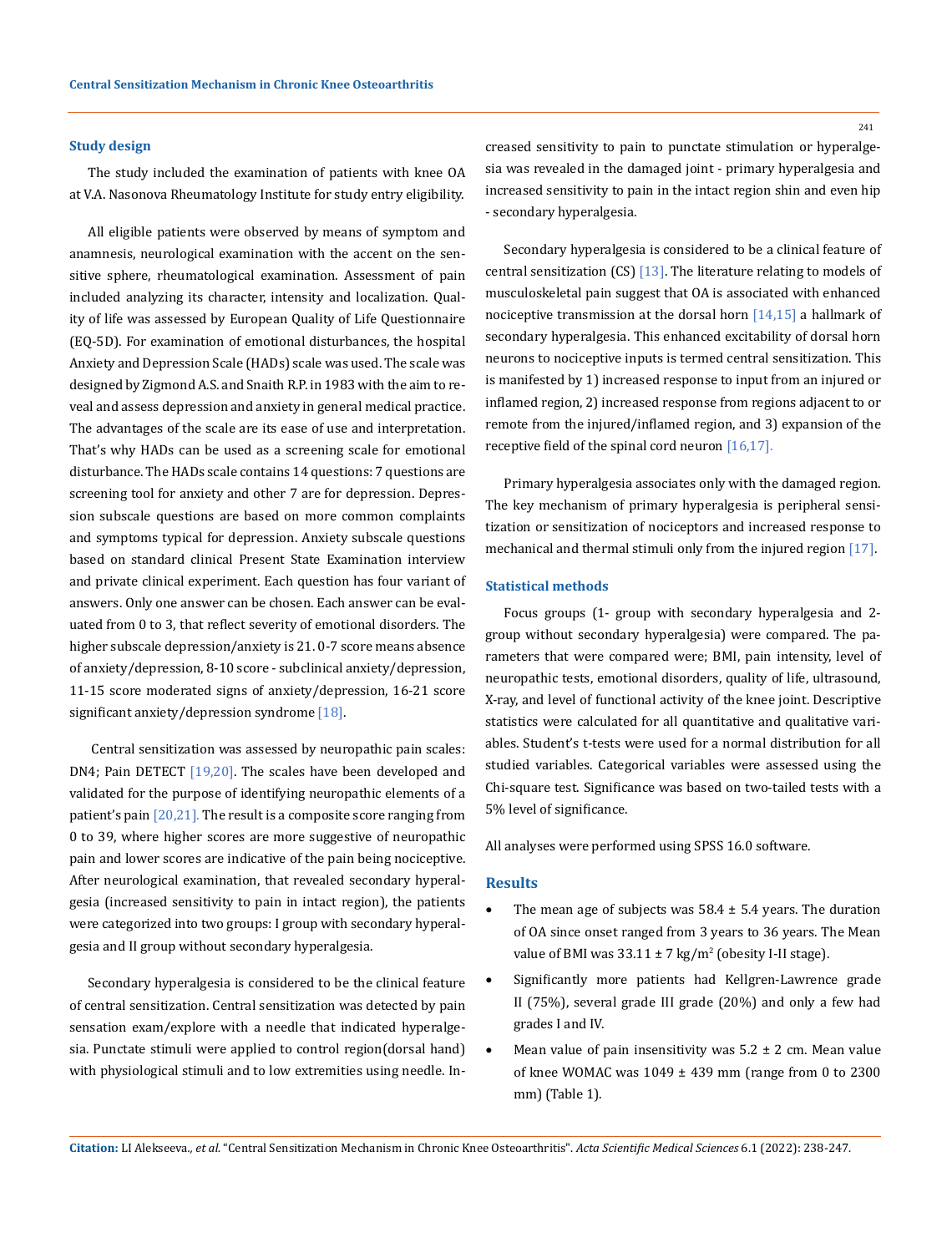| <b>Parameters</b>                              | Value ± SD     |
|------------------------------------------------|----------------|
| Mean age, years                                | $58 \pm 5.4$   |
| Duration of illness, years                     | $110 \pm 77$   |
| BMI $\text{kg/m}^2$                            | $33.11 \pm 7$  |
| Kellgren-Lawrence grade,<br>$n\left(\%\right)$ |                |
|                                                | $2(3.3\%)$     |
| Н                                              | 45 (75%)       |
| Ш                                              | 12 (20%)       |
| IV                                             | $1(1.7\%)$     |
| Pain intensity, VAS, (cm)                      | $5.2 \pm 2$    |
| WOMAC, mm                                      | $1049 \pm 439$ |

**Table 1:** Characteristics of participants.

# **Pain syndrome analysis by neuropathic DN4 and Pain DETECT scales.**

Neuropathic DN4 pain scale data demonstrated a median score of  $3 ± 1.76$ . Scores <4 suggest neuropathic pain is unlikely, ≥4 indicate a possible neuropathic component, and 37% patients had a DN4 score ≥4.

Both groups of patients with DN4≥4 and DN4<4 had neuropathic descriptors.

The frequency of neuropathic descriptors in patients with OA is represented in the most common descriptors were: resembling an electric shock- 59.6%, burning - 47.2%, pins and needles- 46.1%, numbness - 42.7%. 28.1% experienced chills, 18% mechanical hypoesthesia, 18% allodynia, 16.9% - cold sensitivity, 16.9% decreased sensitivity to needles and 10.1% had an itching sensation.

Patients with DN4≥4 reported neuropathic descriptors more often than those with DN4<4 with the exception of burning and itching (Table 2).

| <b>04 Pain characteristics</b> | $DN4 \geq 4(33)$ | DN4<4<br>(56) | Value p |
|--------------------------------|------------------|---------------|---------|
| Burning, %                     | 51.5             | 44.6          | 0.530   |
| Cold sensitivity,%             | 30.3             | 8.9           | 0.009   |
| Electric shock-like stimuli,%  | 87.9             | 42.9          | 0.000   |
| Chills,%                       | 60.6             | 8.9           | 0.000   |
| Pins and needles,%             | 60.6             | 37.5          | 0.034   |
| Numbness,%                     | 75.8             | 23.2          | 0.000   |
| Itching                        | 18.2             | 5.4           | 0.053   |

|                                     |      |      | 242   |
|-------------------------------------|------|------|-------|
| mechanical hypoesthesia             | 33.3 | 8.9  | 0.004 |
| decreased sensitivity to<br>needles | 27.3 | 10.7 | 0.044 |
| Allodynia                           | 36.4 | 7.1  | 0.001 |

**Table 2:** Frequency of neuropathic descriptors in patients with DN4<4 and DN4≥4.

The most common sensitive phenomena in patients with DN4≥4 were electric shock- like stimuli, chills, pins and needles and numbness (Figure 1).



**Figure 1:** The frequency of neuropathic descriptors in patients with OA.

Central sensitization was also revealed by Pain DETECT score. Statistical data produced a median score of  $13.6 \pm 6.6$  (maximum 38 scores). 25.6% had a definite neuropathic component (score range 19-38), 31.1% had a possible neuropathic component (score range 13-18), and in 43.3% (score range 0-12), neuropathic pain was unlikely (Table 3).

| <b>Pain DETECT value</b>                     | $N = 89$  |
|----------------------------------------------|-----------|
| Unlikely neuropathic pain, score range 0-12  | 38(42.7%) |
| Possible neuropathic pain, score range 13-18 | 28(31.5%) |
| Definite neuropathic pain, score range 19-38 | 23(25.8%) |

**Table 3:** Neuropathic component detected by Pain DETECT scale.

The neuropathic pain scale data has demonstrated that patients with knee OA use descriptors typical for neuropathic pain. Neuropathic scale screening allows the mixed nature of chronic pain in OA to be revealed: besides nociceptive mechanisms, neurogenic mechanisms can occur.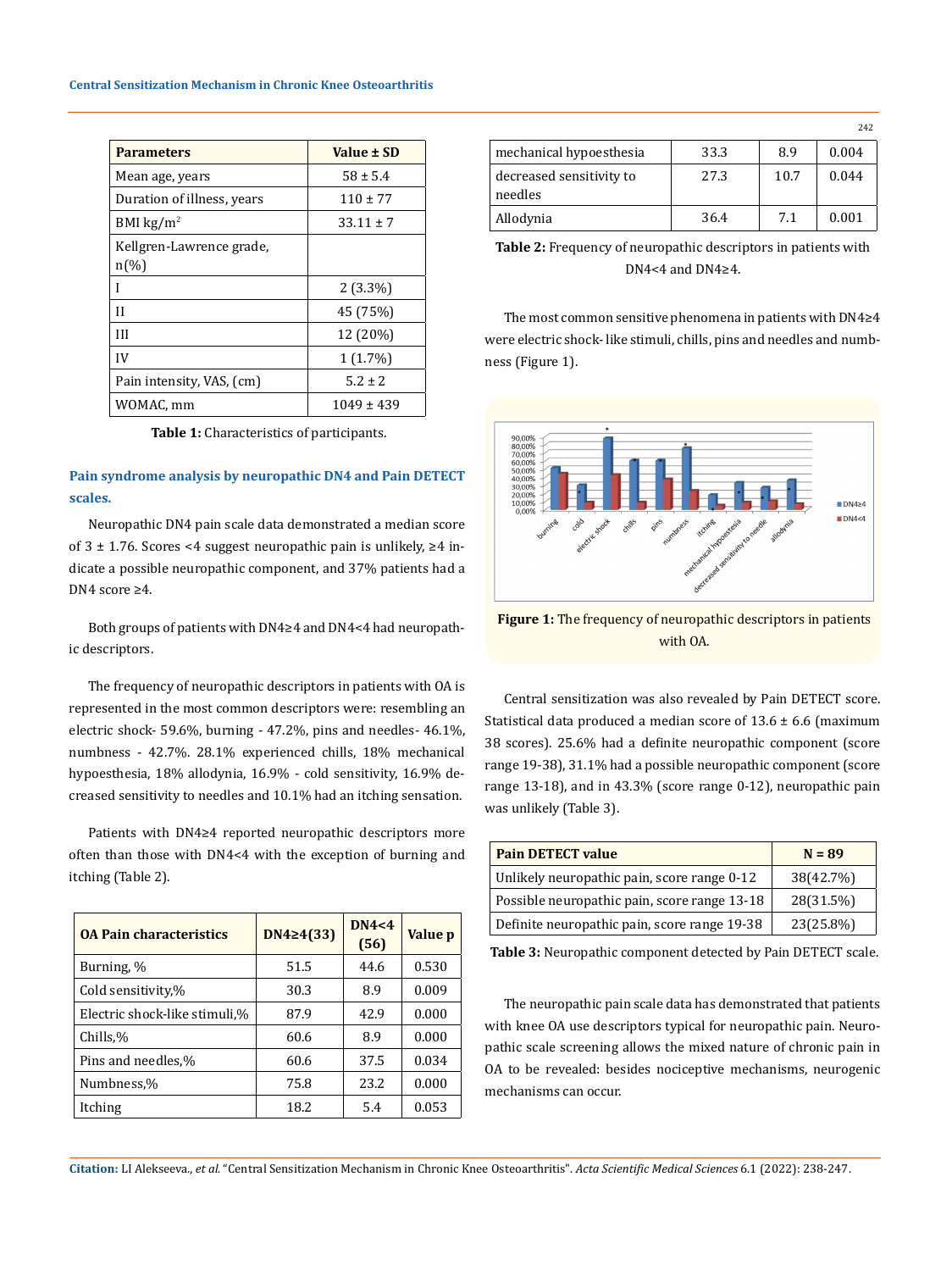#### **Specificity of neurological status in patients with OA**

When examining neurological status, emphasis on the peripheral nervous system was done.

Neurological examination did not reveal any deficit in either group. But in the sensitive sphere certain changes were revealed: hyperalgesia, numbness and even allodynia. In patients with DN4≥4, changes in the sensitive sphere were statistically more common compared with patients with DN4<4 76.2% (16) vs 50% (19),  $p = 0.046$ . In patients with DN≥4, the numbness of low extremities at different locations occurred in 16.1% (5) vs. 3.9% (2) of patients with DN4<4 ( $p = 0.055$ ).

The changes in the sensitive sphere in patients with OA were more often accompanied by hyperalgesia (increased sensitivity to pain stimuli) and occurred in 53.7% patients. Hyperalgesia occurred in both groups of patients with DN4≥4 51.5%, and in patients with DN4<4 49.1%, no statistically significant difference was found, р = 0.826. Hyperalgesia can be subdivided into primary hyperalgesia (increased sensitivity to pain in the damaged joint) and secondary hyperalgesia (increased sensitivity to pain in the intact region shin and even hip). Patients with DN4≥4 had secondary hyperalgesia more often than patients with DN4<4, 58.5% vs 41.5%, but the difference was not statistically significant ( $p = 0.270$ ).

Localization of secondary hyperalgesia varies: hyperalgesia from the upper third of the shin to the lower third of the shin (25.7%); from the lower third of the hip till the foot (22.6%); from the knee till the lower third of the shin (19.4%), hyperalgesia of lower third (19.4%), hyperalgesia of upper third and middle third of the shin (6.5%), hyperalgesia of upper third of the shin (3.2%), hyperalgesia of middle shin till foot (3.2%) (Figure 2,3).



**Figure 2:** Frequency of neuropathic descriptors in patients with DN4<4 and DN4≥4.



**Figure 3:** Types of referred hyperalgesia location.

Some patients also had allodynia (pain on brush touch). Allodynia in patients with DN4≥4 occurred in 18.8% vs 19.2% in patients with  $DN4<4$ , ( $p = 0.957$ ).

# **Comparison groups in accordance with referred hyperalgesia presence.**

As secondary hyperalgesia considers being a clinical feature of central sensitization, the patients were divided in two groups in accordance with the presence of secondary hyperalgesia. The first group - patients with secondary hyperalgesia included 41.5% (37), the second group - without secondary hyperalgesia included 58.5% (52) patients (Figure 4).



**Figure 4:** Dividing patients into groups in accordance to presence or absence of secondary hyperalgesia.

The statistical analysis revealed a significantly high level on the Pain DETECT scale in patients with secondary hyperalgesia 16.2 ± 5.8 vs11.7  $\pm$  6.5 (p = 0.001) in patients without secondary hyperalgesia. In general, the level on the other neuropathic scale, DN4, was also higher in patients with secondary hyperalgesia  $3.43 \pm 1.7$  vs  $2.7 \pm 1.8$  (p = 0.07), but no significant difference was found.

The group with secondary hyperalgesia can be characterized by more pronounced pain on VAS -  $5.9 \pm 1.5$  cm (p = 0.013), a significantly higher level of depression  $-8.9 \pm 2.9$  (p = 0.003), and more pronounced disturbance of joint function (WOMAC 1184 ± 365 (р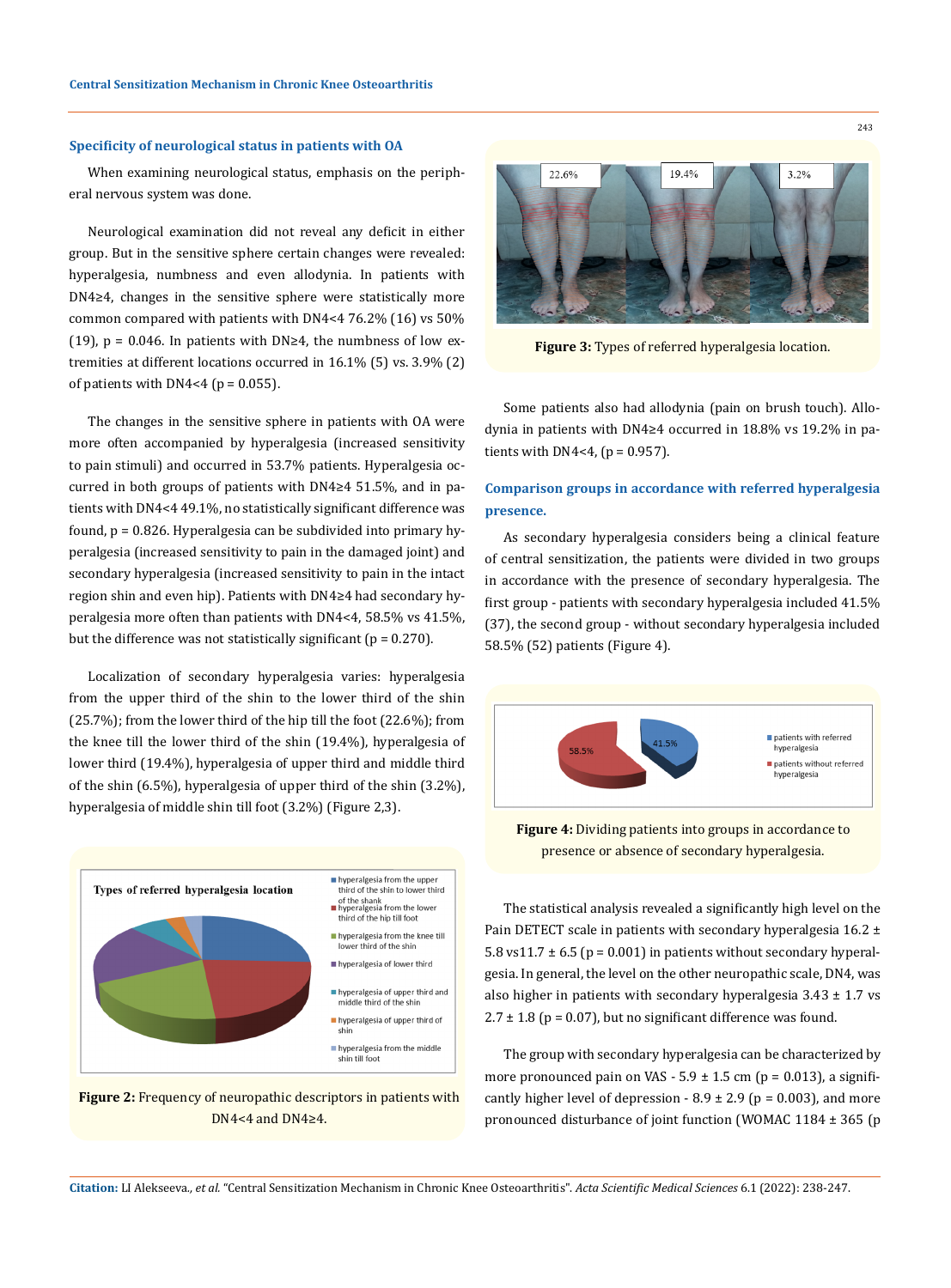= 0.009)). Examination of mood also revealed an increased level of anxiety in patients with secondary hyperalgesia  $-8.9 \pm 2.9$ , but no significant differences were recorded ( $p = 0.082$ ).

Differences between groups as far as age, duration of disease, BMI or quality of life were negligible.

Both groups had predominantly Kellgren-Lawrence grade II: 69.2% patients with secondary hyperalgesia and 79.4% without secondary hyperalgesia. Almost equally frequently the patients from both groups had Kellgren-Lawrence grade III. Very rarely the patients with secondary hyperalgesia had Kellgren-Lawrence grades I and IV (Table 6).

| <b>Somatosensory</b><br>profile | DN4 $\geq$ 4,<br>$n = 33$ | $DN4<4$ ,<br>$n = 56$ | P     |
|---------------------------------|---------------------------|-----------------------|-------|
| Sensory abnormalities           | 16 (76.2%)                | 19 (50%)              | 0.046 |
| <b>Numbness</b>                 | $5(16.1\%)$               | $2(3.9\%)$            | 0.055 |
| Hyperalgesia                    | 17 (51.5%)                | 27 (49.1%)            | 0.826 |
| Referred hyperalgesia           | 17 (58.6%)                | 20 (45.5%)            | 0.270 |
| Allodynia                       | $6(18.8\%)$               | 10 (19.2%)            | 0.957 |

**Table 4:** Somatosensory profile in patients with DN4≥4 and DN4<4.

| <b>Parameters</b>              | <b>Patients with</b><br>secondary<br>hyperalgesia,<br>$n = 37$<br>Value ± SD | <b>Patients without</b><br>secondary<br>hyperalgesia,<br>$n = 52$<br>Value ± SD | P     |
|--------------------------------|------------------------------------------------------------------------------|---------------------------------------------------------------------------------|-------|
| Age, years                     | $58.58 \pm 5.7$                                                              | $58.7 \pm 2.3$                                                                  | 0.880 |
| Duration of<br>disease, months | $121 \pm 89$                                                                 | $103 \pm 69$                                                                    | 0.279 |
| Pain DETECT                    | $16.2 \pm 5.8$                                                               | $11.7 \pm 6.5$                                                                  | 0.001 |
| DN <sub>4</sub>                | $3.4 \pm 1.7$                                                                | $2.7 \pm 1.8$                                                                   | 0.07  |
| VAS, cm                        | $5.9 \pm 1.5$                                                                | $4.8 \pm 2.3$                                                                   | 0.013 |
| HADs anxiety                   | $9.6 \pm 3.5$                                                                | $8.9 \pm 2.9$                                                                   | 0.082 |
| HADs depression                | $8.9 \pm 2.9$                                                                | $6.9 \pm 3.4$                                                                   | 0.003 |
| EQ5D(quality of<br>life)       | $0.42 \pm 0.23$                                                              | $0.44 \pm 0.26$                                                                 | 0.773 |
| WOMAC, mm                      | 1184 ± 365                                                                   | $945 \pm 469$                                                                   | 0.009 |
| BMI, $\text{kg/m}^2$           | $33 \pm 6.9$                                                                 | $34.37 \pm 7$                                                                   | 0.392 |

**Table 5:** Demographic, clinical characteristics of participants.

|                                   |                                                                |                                                                      | 244   |
|-----------------------------------|----------------------------------------------------------------|----------------------------------------------------------------------|-------|
| <b>Kellgren-Lawrence</b><br>grade | <b>Patients with</b><br>secondary<br>hyperalgesia,<br>$n = 26$ | <b>Patients</b><br>without<br>secondary<br>hyperalgesia,<br>$n = 34$ | P     |
|                                   | $2(7.7\%)$                                                     |                                                                      | 0.155 |
| H                                 | 18 (69.2%)                                                     | 27 (79.4%)                                                           |       |
| III                               | $5(19.2\%)$                                                    | $7(20.6\%)$                                                          |       |
| IV                                | $1(1.7\%)$                                                     |                                                                      |       |

**Table 6:** X-ray characteristics of participants.

The groups did not show differences on US data. The presence of free liquid, enlargement of synovium and signs of synovitis occurred equally frequently. Osteophytes in patients with secondary hyperalgesia occurred more often than in patients without secondary hyperalgesia - 96.8% vs 83.3%, but no significant difference was found  $(p = 0.058)$  (Table 7).

| <b>US</b> parameters | <b>Patients with</b><br>secondary<br>hyperalgesia,<br>$n = 31$ | <b>Patients without</b><br>secondary<br>hyperalgesia,<br>$n = 36$ | P     |
|----------------------|----------------------------------------------------------------|-------------------------------------------------------------------|-------|
| Presence of liquid   | 21 (67.7%)                                                     | 22 (61.1%)                                                        | 0.572 |
| Synovium>3 MM        | 21 (67.7%)                                                     | 23 (63.9%)                                                        | 0.740 |
| Osteophytes          | 30 (96.8%)                                                     | 30 (83.3%)                                                        | 0.058 |
| Tenosynovitis        | 26 (83.9%)                                                     | 29 (80.6%)                                                        | 0.724 |

**Table 7:** USE characteristics of participants.

## **Discussion**

The goal of our study was to explore the role of neurogenic mechanisms in chronic pain syndrome. Our data demonstrated that chronic pain in knee OA is a mixture of different pathogenic mechanisms. In 37% of patients, the neuropathic scale DN4 was positive. The most frequent neuropathic descriptors were burning, pins and needles, itching, electric shock-like sensation, and even numbness, tingling and increased sensitivity to cold, warmth and even touch.

The above-mentioned descriptors are the components of specified neuropathic validated scales that identify neuropathic pain.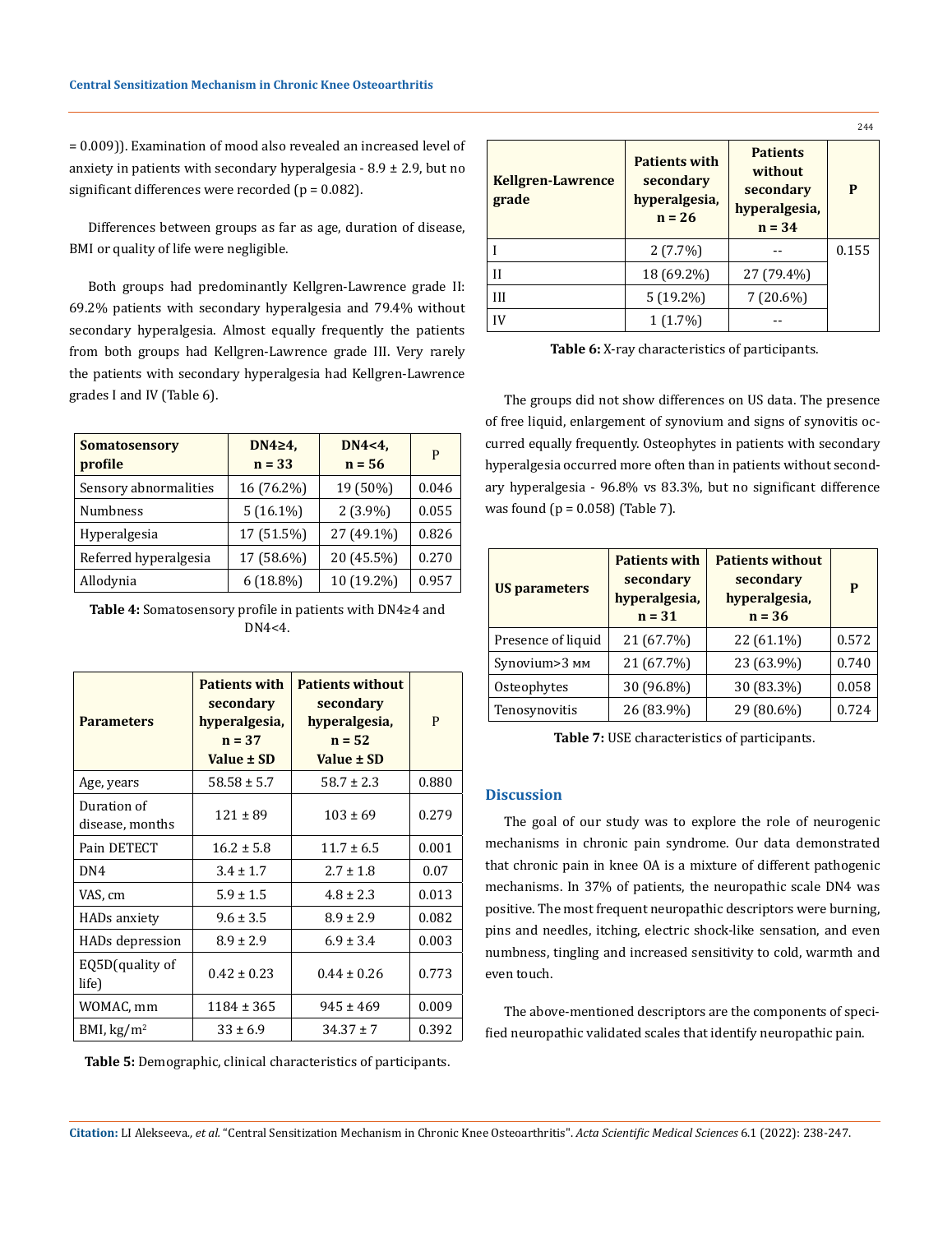But clinical neuropathic pain syndrome demands presence of somatosensory nervous system damage that can be revealed by clinical and instrumental examination [18].

Although 1/3 of patients with OA had positive results according to neuropathic DN4 and Pain DETECT scales, our neurological clinical examination did not reveal any somatosensory deficit. This is why we cannot name this pain neuropathic.

According to the last classification of chronic pain, there are 3 types of pain: nociceptive, neuropathic and dysfunctional pain, caused by central sensitization. Plasticity of the nervous system is a key mechanism of dysfunctional pain. The above-mentioned mechanisms lead to central pain neurons sensitization and pain stimulation. The core of the pathogenic pain mechanism is functional changes in the central nervous system participating in pain control. Some authors call this phenomena «augmented central pain processing» or "disturbance of sensory processioning information" [19].

The main difference between dysfunctional pain and other types is the inability to reveal the cause of pain or any organic pathology explaining the pain.

The main factors leading to dysfunctional (chronic) pain development are not organic pathology or distraction, but functional changes in the pain system and also psychological, social and emotional stress. They are the key mechanisms that alter the proper functioning of the descending noradrenergic and serotoninergic system. As a result, the patient experiences normal painless stimuli as pain  $[19]$ .

Hence in the pathogenesis of chronic pain in knee OA, two mechanisms take place: nociceptive and central sensitization, and in 1/3 of patients central sensitization is predominant and determines the neuropathic pattern of pain.

Central sensitization is characterized by the absence of neurological deficit and absence of pain intensity associated with structural changes in a joint. Its appearance can be explained by different neurochemical changes in CNS.

"Increased" central sensitization can be clinically investigated with the presence of neuropathic phenomena, enlargement of the pain region and secondary hyperalgesia [6]. Our study demonstrated a predominance of neuropathic pain phenomena in 37% of patients, who received more than 4 points on DN4. Secondary hyperalgesia was revealed in 41% patients with ОА.

Comparative analysis between focus groups demonstrated an association between secondary hyperalgesia and neuropathic scales: Pain DETECT (16.2  $\pm$  5.8 vs. 11.7  $\pm$  6.5, p = 0.001) and DN4 (3.43  $\pm$  1.7 vs 2.7  $\pm$  1.8, p = 0.07). General Practitioners and Rheumatologists can identify central sensitization with the help of routine methods: examination of sensitive sphere (revealing secondary hyperalgesia) and using neuropathic scales. For example, neuropathic scale DN4 and examination of pain sensitivity with a needle can be used to reveal secondary hyperalgesia.

Examination of the sensitive sphere with a needle revealed hyperalgesia in broad regions - hip and shin which represents an increase in the receptor field of spinal neurons and presence of central sensitization. Central sensitization plays a leading role in pathogenesis of chronic pain syndrome.

The presence of "increased" central sensitization certifies signs of neuropathic pain and secondary hyperalgesia that spread below the damaged joint.

Our findings have demonstrated that chronic pain occurs due to complex mechanisms. Besides a nociceptive mechanism, central sensitization takes place, developing due to reorganization in the pain-antipain system at the neurochemical level. In some patients, central sensitization plays a predominant role in pathogenesis of chronic pain syndrome and allows for numerous neuropathic descriptors and secondary hyperalgesia.

The presence of increased central sensitization is revealed by DN4, accompanied by more frequent observation of pins, electric shock-like sensation, tingling, numbness and itch. Induced sensations were detected more often: hyperpathia (increased sensitivity to touch and pressure), hyperalgesia (decreased pain threshold) or allodynia (pain response to painless stimuli).

Comparative analyses between groups, based on presence or absence of secondary hyperalgesia, have demonstrated an association between secondary hyperalgesia and high level of neuropathic scales, high intensity of pain on VAS, depression and high level of the functional index, WOMAC. Secondary hyperalgesia was not correlated with age, duration of disease, BMI or quality of life.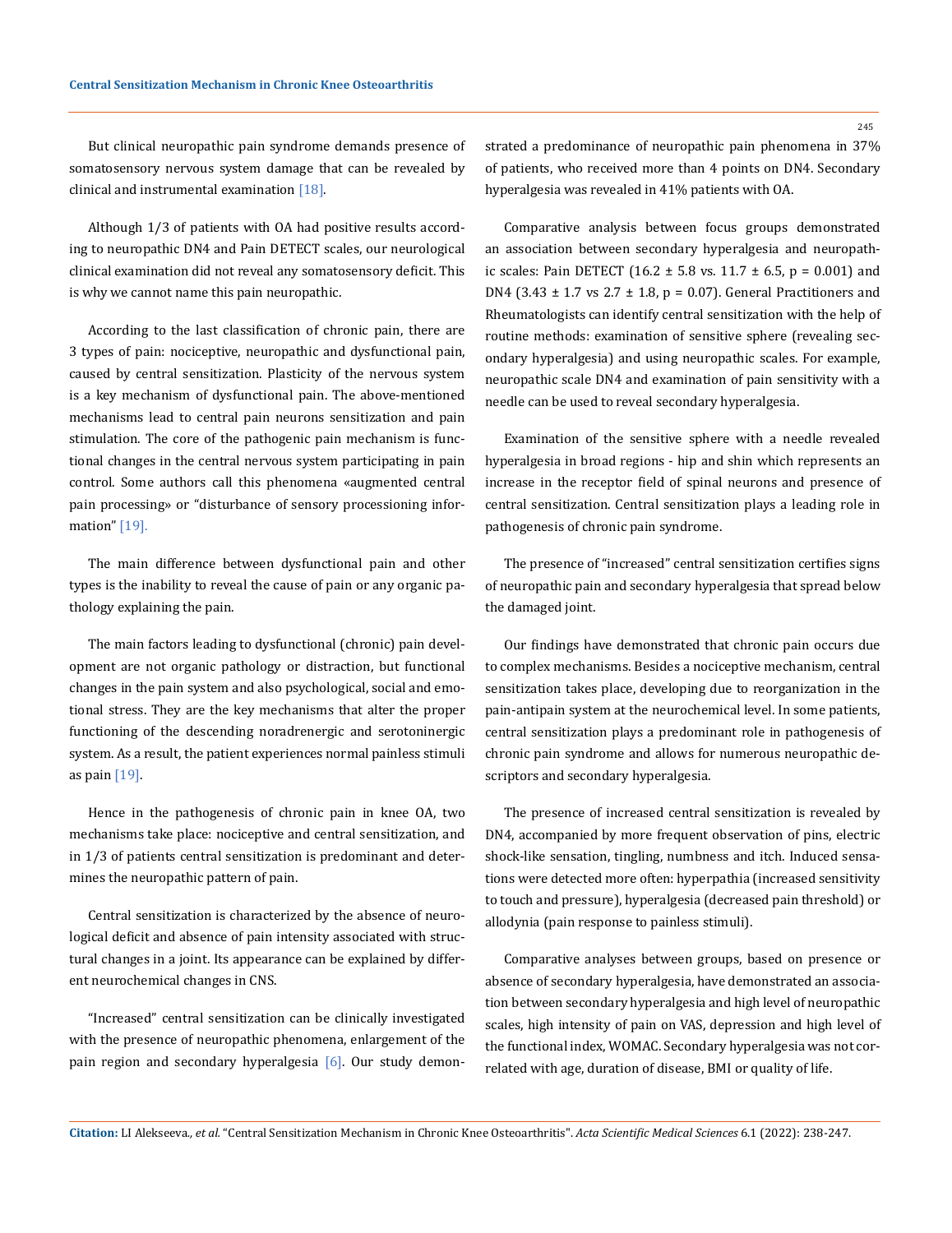X-ray and US examination of damaged knee data did not demonstrate a correlation between structural changes and secondary hyperalgesia.

When the pain in the knee transforms into chronic pain: a psychological component comes to the forefront in supporting pain behavior and suffering. These results can be explained by the activation of nociceptive neurons and certain supraspinal structures: the anterior cingulate cortex, the right dorsolateral prefrontal cortex, the left middle frontal gyrus, and the left lateral occipital cortex, PAG region, basal, revealed during functional MRI. The main functions of these structures are to regulate cognition, emotional processes, and behavior. These interactions provide inseparable affinity between nociception and patients behavior, including mood changes when chronic pain develops [17].

In our study, patients with OA did not report the presence of problems in the emotional sphere. But on psychological examination, various levels of anxiety and depression were revealed.

Mood disorders occur more often in patients with secondary hyperalgesia compared to patients who had not secondary hyperalgesia. There was a significant difference in depressive disorder.

 Patients with secondary hyperalgesia did not have a significant association with anxiety, which demonstrates its value in remodeling the pain system and supporting pain in OA, but does not play a leading role in forming central sensitization. Depression does occur significantly more often in patients with secondary hyperalgesia and this is a testament to the significant influence of depression on mechanisms of chronic pain in OA.

The current study demonstrated structural and inflammatory processes in the knee in all patients, but a predominance and increase of clinical features of central sensitization (neuropathic descriptors and secondary hyperalgesia) in only 40% of patients. Central sensitization is associated with more intensive pain on the VAS, high level of functional activity and high level of depression.

Therefore, one of the main ways of controlling chronic pain should also target CNS mechanisms that influence its neuroplastic changes accompanied by increased excitability of spinal neurons. This is why using antidepressants, anticonvulsants (pregabalin and gabapentin) and flupertin is reasonable.

Successful treatment should also consider the role of biological, psychological and social factors in pathogenetic treatment of chronic pain and demands multidisciplinary approach in chronic pain management in specialized centers [20].

## **Conclusion**

Our findings demonstrated that in the pathogenesis of chronic pain in knee OA, two mechanisms take place: nociceptive and central sensitization. In one-third of patients, central sensitization is predominant and determines the neuropathic pattern of pain. CS is characterized by the absence of neurological deficit and absence of pain intensity associated with structural changes in a joint. Therefore, one of the main ways of controlling pain should also target CNS mechanisms, including anticonvulsant, and antidepressant agents.

#### **Acknowledgements**

We arouse great gratitude towards Brenda S. Vollers-King', 'The Netherlands, who helped us a lot with language editing.

#### **Disclosure Statement**

The authors have declared no conflicts of interest.

#### **Bibliography**

- 1. Roy D Altman., *et al.* ["Management of Ostearthritis. Knee Pain:](https://www.researchgate.net/publication/258438537_Management_of_Osteoarthritis_Knee_Pain_The_State_of_the_Science)  The state of the science". *[Medical Education Resourses](https://www.researchgate.net/publication/258438537_Management_of_Osteoarthritis_Knee_Pain_The_State_of_the_Science)* (2006).
- 2. Nidhi Sofat., *et al.* ["What makes osteoarthritis painful? The](https://pubmed.ncbi.nlm.nih.gov/21954151/)  [evidence for Local and Central pain processing".](https://pubmed.ncbi.nlm.nih.gov/21954151/) *Rheumatology* [50.12 \(2011\): 2157-2165.](https://pubmed.ncbi.nlm.nih.gov/21954151/)
- 3. Doherty M. "Pain in osteoarthritis". In: Giamberardino MA, editor. Pain; 2002: an updated review: refresher course syllabus. Seattle: IASP Press (2002): 51-57.
- 4. Breivik H., *et al.* ["Epub ahead of print".](https://info.hsls.pitt.edu/updatereport/2011/april-2011/pubmed%E2%80%99s-%E2%80%9Cepub-ahead-of-print%E2%80%9D-articles/) *European Journal of Pain* [\(2005\).](https://info.hsls.pitt.edu/updatereport/2011/april-2011/pubmed%E2%80%99s-%E2%80%9Cepub-ahead-of-print%E2%80%9D-articles/)
- 5. Bjordal JM., *et al.* ["Short-term efficacy of pharmacotherapeutic](https://pubmed.ncbi.nlm.nih.gov/16682240/)  [interventions in osteoarthritis knee pain: a meta-analysis of](https://pubmed.ncbi.nlm.nih.gov/16682240/)  [randomized placebo-controlled trials".](https://pubmed.ncbi.nlm.nih.gov/16682240/) *BMJ* 329 (2004): 1317.
- 6. NeameR., *et al.* ["A historic issue of the Annals: three papers ex](https://pubmed.ncbi.nlm.nih.gov/15249315/)[amine paracetamol in osteoarthritis".](https://pubmed.ncbi.nlm.nih.gov/15249315/) *Annals of the Rheumatic Diseases* [63 \(2004\): 897-900.](https://pubmed.ncbi.nlm.nih.gov/15249315/)
- 7. Vikki Wylde., *et al.* ["Persistant pain after joint replacement".](https://pubmed.ncbi.nlm.nih.gov/21239114/)  [Prevalence, sensory qualities, and postoperative determi](https://pubmed.ncbi.nlm.nih.gov/21239114/)nants". *Pain* [152.3 \(2011\): 566-572.](https://pubmed.ncbi.nlm.nih.gov/21239114/)

**Citation:** LI Alekseeva*., et al.* "Central Sensitization Mechanism in Chronic Knee Osteoarthritis". *Acta Scientific Medical Sciences* 6.1 (2022): 238-247.